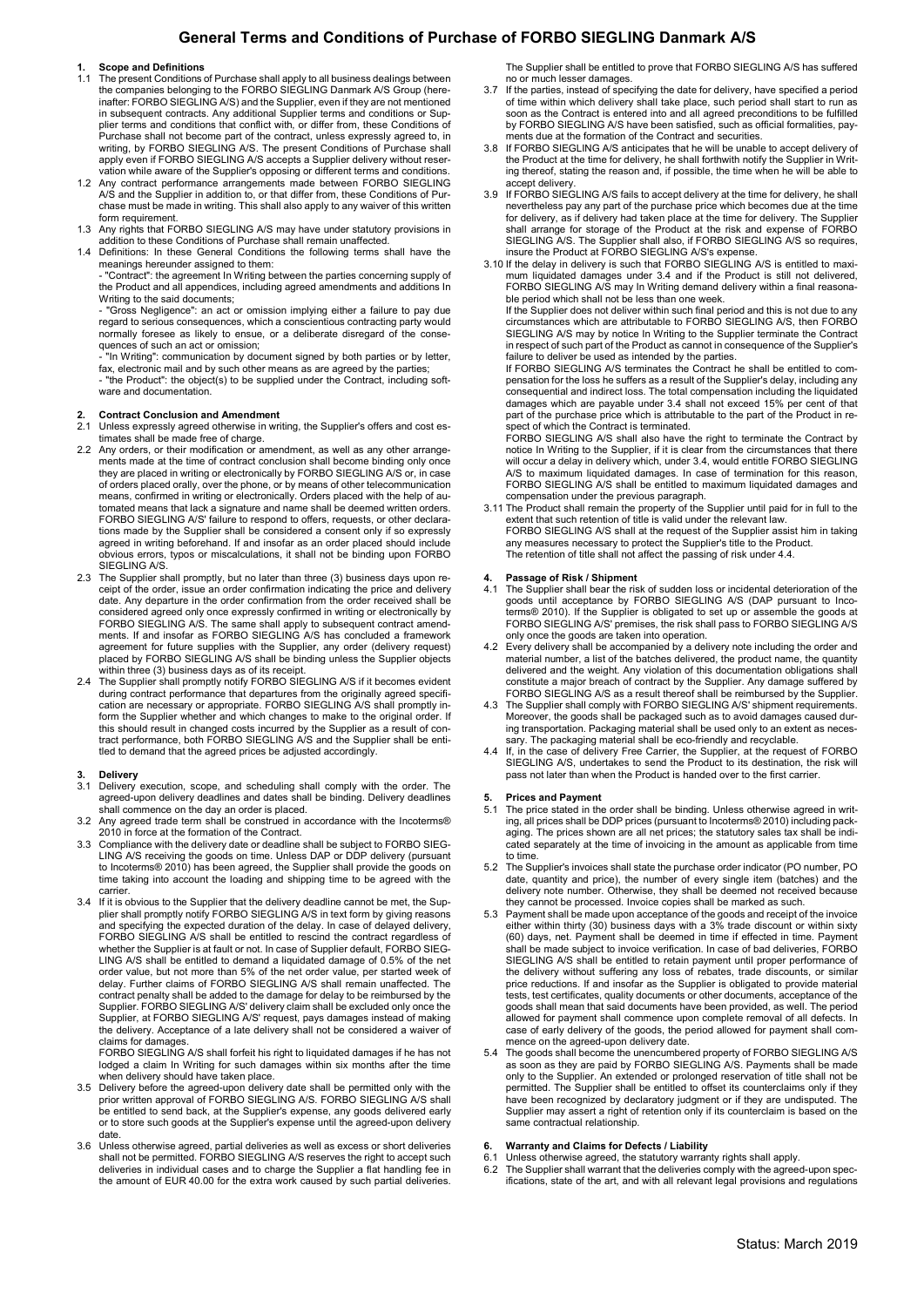# General Terms and Conditions of Purchase of FORBO SIEGLING Danmark A/S

of the authorities, of employers' liability insurance associations and of professional organizations. The Supplier shall be obligated, in particular, to comply with the provisions of the EU Chemicals Ordinance REACH. The Supplier shall promptly inform FORBO SIEGLING A/S about any concerns it may have against any order execution requested by FORBO SIEGLING A/S.

- 6.3 If and insofar as doable in its ordinary course of business, FORBO SIEGLING A/S shall promptly upon acceptance of the goods perform an inspection to see whether quantity and identity comply with the order and whether the goods show visible transport damages.
- 6.4 If FORBO SIEGLING A/S should detect a defect at such time or later on, it shall<br>— if and insofar as doable in its ordinary course of business inform the Sun-If and insofar as doable in its ordinary course of business -
- plier of such defect promptly after such inspection or detection.<br>6.5 FORBO SIEGLING A/S' approval of the Supplier's drawings, calculations, or<br>other technical documents shall not affect the Supplier's liability for defect
- its responsibility for guarantees assumed by the Supplier. 6.6 In case of defects to the goods, FORBO SIEGLING A/S (notwithstanding its statutory claims for defects) shall be entitled to require the Supplier to either, at its own discretion, remedy the defects or supply goods that are free from defects (supplementary performance). The Supplier shall bear all costs and expenses that are necessary for such supplementary performance.
- 6.7 Except in case of fraudulent intent, claims for defects shall expire within three (3) years, unless the goods were used in accordance with their normal use for a building and have caused the building to be defective. The statutory period of limitation shall commence once the goods have been accepted by FORBO SIEGLING A/S (passage of risk).
- 6.8 Should the Supplier fulfill its supplementary performance obligation by making a replacement delivery, the statutory period of limitation for the goods delivered in replacement shall start anew once they have been accepted.
- Suppliers of goods that require spare parts shall be obligated to supply FORBO SIEGLING A/S with all necessary spare parts, accessories and tools for a period
- of another ten (10) years after the expiry of the statutory period of limitation. 6.10 If responsible for a product defect, the Supplier shall be indefinitely liable for consequential damages caused by such product and suffered by third parties. If the United Nations Convention on Contracts for the International Sale of Goods (CISG) should apply to goods purchased abroad, the Supplier shall be liable for the foreseeable damage even in the absence of fault by the Supplier. Predictability shall be determined, inter alia, by the intended use disclosed to the Supplier and by the specific characteristics guaranteed in respect of the
- product. 6.11 If a third party should make a claim against FORBO SIEGLING A/S, the Supplier shall indemnify the companies belonging to the FORBO SIEGLING A/S Group, i.e. FORBO SIEGLING A/S may require the Supplier already after receiving the first claim letter to further pursue the matter in consultation with FORBO SIEG-LING A/S. This shall apply if and insofar as the consequential damages in all likelihood have been predominantly caused by a defect in the supplied product. FORBO SIEGLING A/S may request a reasonable advance on the prosecution costs.

### **Product Liability**

- 7.1 The Supplier shall be obligated to indemnify FORBO SIEGLING A/S from thirdparty claims based on national or foreign product liability that are due to defects<br>in a product supplied by the Supplier, provided that the Supplier is responsible<br>for such product defect and the incurred damage under pro
- Further claims of FORBO SIEGLING A/S shall remain unaffected. 7.2 In the cases of clause 7.1, the Supplier shall bear any and all costs and expenses, including the costs of legal prosecution. The Supplier shall, in particular, reimburse FORBO SIEGLING A/S for costs and expenses incurred as a result of, or in connection with, measures taken by FORBO SIEGLING A/S ― in particular warning, exchange, or product recall campaigns ― to prevent claims being made based on product liability. If possible and reasonable, FORBO SIEG-LING A/S shall inform the Supplier about the contents and scope of the measures to be taken and give the Suppler the opportunity to comment.
- 7.3 FORBO SIEGLING A/S and the Supplier shall work together on all measures that minimize the risks of product users, that anticipate measures of the market supervisory authorities or that rule out damage to the corporate image (market correction measures). FORBO SIEGLING A/S' assessment shall be decisive. If a claim is made by the market monitoring authority, all technical documents shall be promptly provided in a language understandable to the competent market monitoring authority. The Supplier shall bear the costs of such measures if and insofar as the Supplier is responsible for the cause.
- 7.4 The Supplier shall take out insurance in a reasonable amount against all risks arising from product liability, including recall risks, and shall, upon request, prove such insurance to FORBO SIEGLING A/S by presenting its insurance policy.

# 8. Third-Party IP Rights<br>8.1 The Supplier shall ens

- The Supplier shall ensure that delivery and utilization of the goods will not infringe any third-party patents, licenses, or other IP rights.
- 8.2 If and insofar as a third party makes a claim for infringement of such rights against FORBO SIEGLING A/S or its customers due to delivery and utilization of the goods, the Supplier shall be obligated to indemnify FORBO SIEGLING A/S or its customers from such claims. This indemnification obligation shall apply to any and all expenses incurred in connection with such claims being made.

### 9. Provision of items by FORBO SIEGLING A/S

- 9.1 FORBO SIEGLING A/S reserves title to samples, models, drawings, master copies, tools and other items provided to the Supplier for the manufacture of the ordered goods or for other reasons. The Supplier shall be obligated to use such items only for the manufacture of the ordered goods or as otherwise directed by FORBO SIEGLING A/S. Such items must not be made accessible to third parties. The Supplier shall promptly return such items, without request, to FORBO SIEGLING A/S at its own cost and expense if and insofar as their provision is no longer required.
- 9.2 Processing or alteration of provided items by the Supplier shall be done for and on behalf of FORBO SIEGLING A/S. If and insofar as such items are processed with other items that do not belong to FORBO SIEGLING A/S, FORBO SIEG-LING A/S shall acquire co-ownership of the new product in proportion of the

value of the item belonging to FORBO SIEGLING A/S at the time of processing to the other items processed.

- 9.3 The Supplier shall be obligated to treat and store the provided items with care. The Supplier shall, at its own cost and expense, insure the provided items at<br>their replacement value against fire, water and theft. The Supplier shall already<br>now assign to FORBO SIEGLING A/S, who hereby accepts such assi any and all claims for compensation under said insurance. The Supplier shall be obligated to carry out in due time any and all maintenance work and inspections as well as any and all servicing and repair work to the provided items at its own cost and expense. The Supplier shall promptly inform FORBO SIEGLING A/S about any damages.
- 9.4 Goods manufactured by the Supplier, in whole or in part, according to FORBO<br>SIEGLING A/S' specifications or using the items provided by FORBO SIEGLING<br>A/S may be used by the Supplier itself or offered, supplied or made to third parties only with the prior written approval of FORBO SIEGLING A/S. This shall also apply to goods that FORBO SIEGLING A/S legitimately refused to accept from the Supplier.

### 10. Force Majeure

10.1 Either party shall be entitled to suspend performance of his obligations under the Contract to the extent that such performance is impeded or made unreason-<br>ably onerous by Force Majeure, meaning any of the following circumstances:<br>industrial disputes and any other circumstance beyond the control of such as fire, war, extensive military mobilization, insurrection, requisition, seizure, embargo, restrictions in the use of power, currency and export restrictions, epidemics, natural disasters, extreme natural events, terrorist acts and defects or delays in deliveries by sub-contractors caused by any such circumstance referred to in this Clause.

A circumstance referred to in this Clause whether occurring prior to or after the formation of the Contract shall give a right to suspension only if its effect on the performance of the Contract could not be foreseen at the time of the formation .<br>of the Contract

10.2 The party claiming to be affected by Force Majeure shall notify the other party<br>In Writing without delay on the intervention and on the cessation of such circum-<br>stance. If a party fails to give such notice, the other compensation for any additional costs which he incurs and which he could have avoided had he received such notice.

If Force Majeure prevents FORBO SIEGLING A/S from fulfilling his obligations, he shall compensate the Supplier for expenses incurred in securing and protecting the Product.

10.3 Regardless of what might otherwise follow from these General Conditions, either party shall be entitled to terminate the Contract by notice In Writing to the other party if performance of the Contract is suspended under Clause 10.1 for more than six months

### 11. Confidentiality

- 11.1 The Supplier shall be obligated to keep any and all information, which it may learn about FORBO SIEGLING A/S and which are marked confidential or which obviously qualify as business or trade secrets based on other circumstances, secret for an indefinite period of time, and to neither record nor pass on or use such information, unless required in connection with a delivery to be made to FORBO SIEGLING A/S. By making appropriate contractual arrangements with its employees and agents, the Supplier shall ensure that said employees and agents will also refrain from using, passing on, or recording such business and trade secrets at least during the term of the business relationship.
- 11.2 DRAWINGS AND TECHNICAL INFORMATION

All drawings and technical documents relating to the Product or its manufacture submitted by one party to the other, prior or subsequent to the formation of the Contract, shall remain the property of the submitting party.

Drawings, technical documents or other technical information received by one party shall not, without the consent of the other party, be used for any other purpose than that for which they were provided. They may not, without the consent of the submitting party, otherwise be used or copied, reproduced, transmit-ted or communicated to a third party.

The Supplier shall, not later than at the date of delivery, provide free of charge information and drawings which are necessary to permit FORBO SIEGLING A/S to install, commission, operate and maintain the Product, such information and drawings shall be supplied in the number of copies agreed upon or at least one copy of each. The Supplier shall not be obliged to provide manufacturing drawings for the Product or for spare parts.

### 12. Export control and Customs

The Supplier shall be obligated to inform FORBO SIEGLING A/S about possible approval obligations for the (re)export of its goods under Danish, European, Asian, or US export of its goods under the export and customs.<br>Asian, this end, the Supplier shall include the following information with the respective items at least in its offers, order confirmations and invoices:

- the export list number pursuant to Annex AL to the German Foreign Trade
- Regulations or comparable list items of relevant export lists, the ECCN (Export Control Classification Number) for US goods,
- the origin of its goods and components of its goods, including technology and software,
- whether the goods were transported through the US, manufactured or
- stored in the US, or produced with the aid of US technology,
- the commodity code (HS code) of its goods, and
- the name of a contact person at its company to clarify any questions of FORBO SIEGLING A/S.

At FORBO SIEGLING A/S' request, the Supplier shall be obligated to provide FORBO SIEGLING A/S in text form with any and all further foreign trade data pertaining to its goods and their properties and to promptly (before delivering any affected goods) inform FORBO SIEGLING A/S in text form about any and all changes to such data.

### 13. Social Responsibility and Environmental Protection

The Supplier shall undertake to comply with the respective regulations govern-ing the treatment of employees, environmental protection, and on-the-job safety